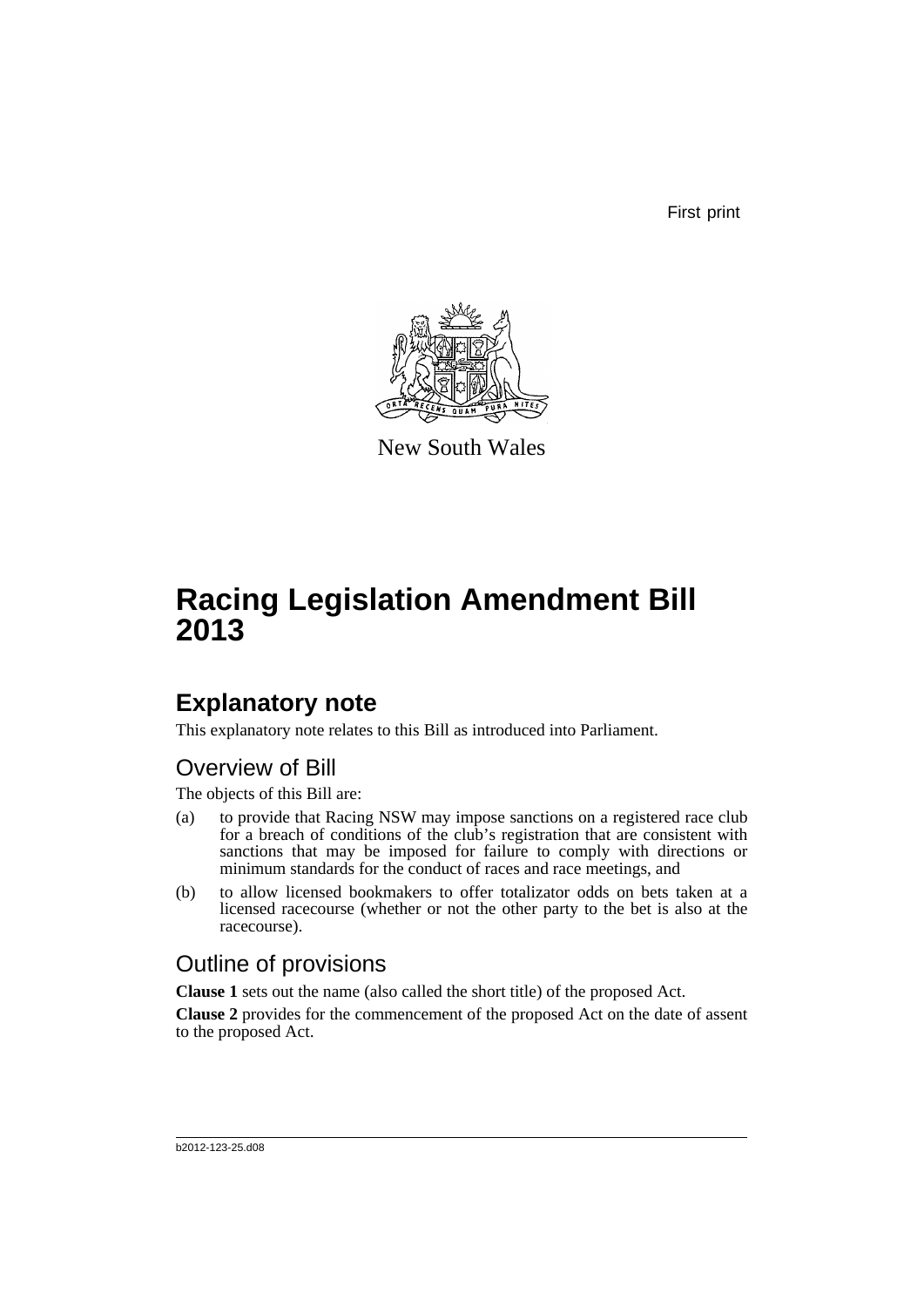Racing Legislation Amendment Bill 2013

Explanatory note

### **Schedule 1 Amendment of Thoroughbred Racing Act 1996 No 37**

**Schedule 1** gives effect to the object referred to in paragraph (a) of the Overview above.

### **Schedule 2 Amendment of Totalizator Act 1997 No 45**

**Schedule 2** gives effect to the object referred to in paragraph (b) of the Overview above.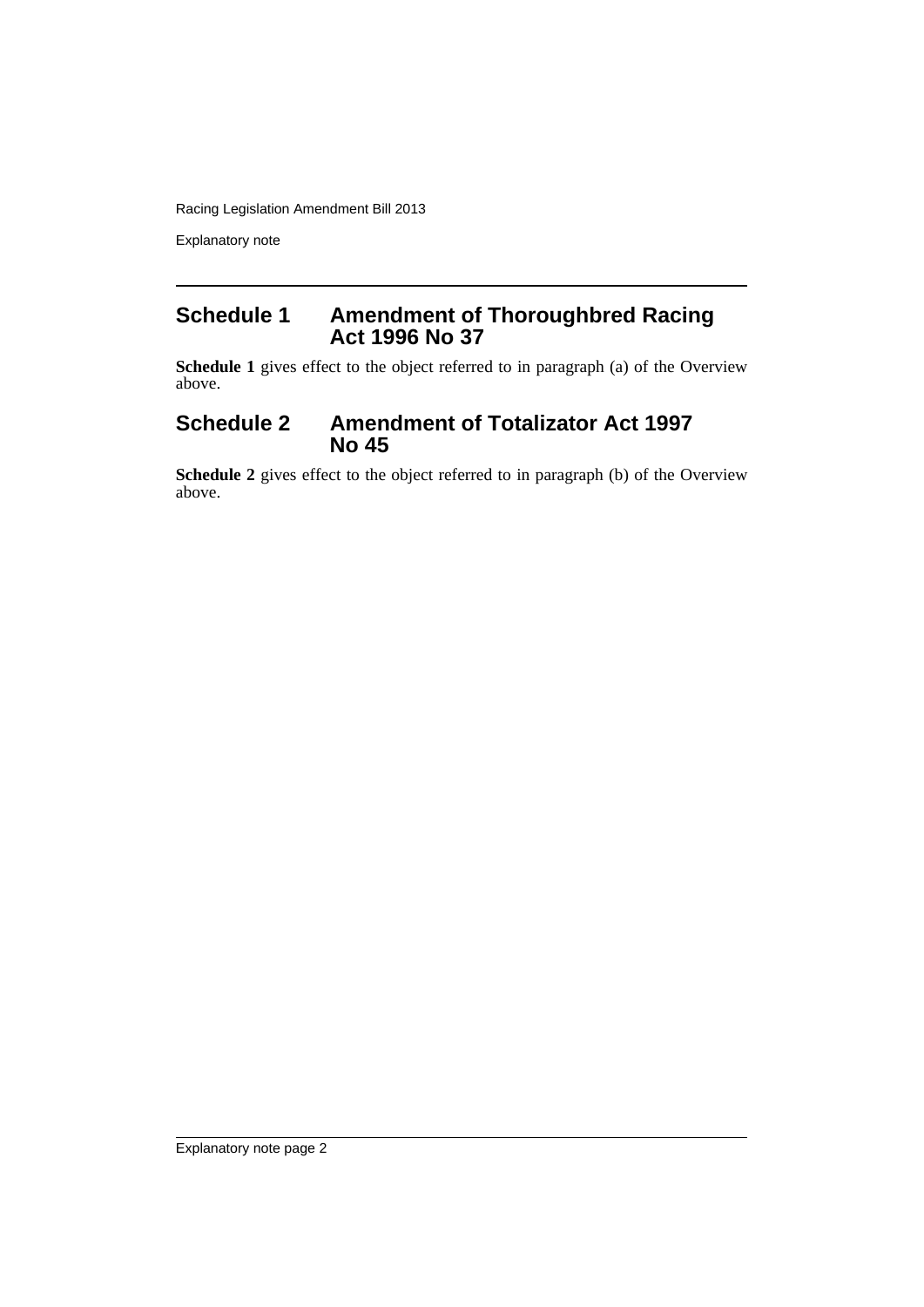First print



New South Wales

## **Racing Legislation Amendment Bill 2013**

## **Contents**

|             | Page                                                                                                                                              |
|-------------|---------------------------------------------------------------------------------------------------------------------------------------------------|
| Name of Act |                                                                                                                                                   |
|             | 2                                                                                                                                                 |
|             | 3                                                                                                                                                 |
|             | 4                                                                                                                                                 |
|             | $\mathbf 1$<br>2 Commencement<br>Schedule 1 Amendment of Thoroughbred Racing Act 1996 No 37<br>Schedule 2 Amendment of Totalizator Act 1997 No 45 |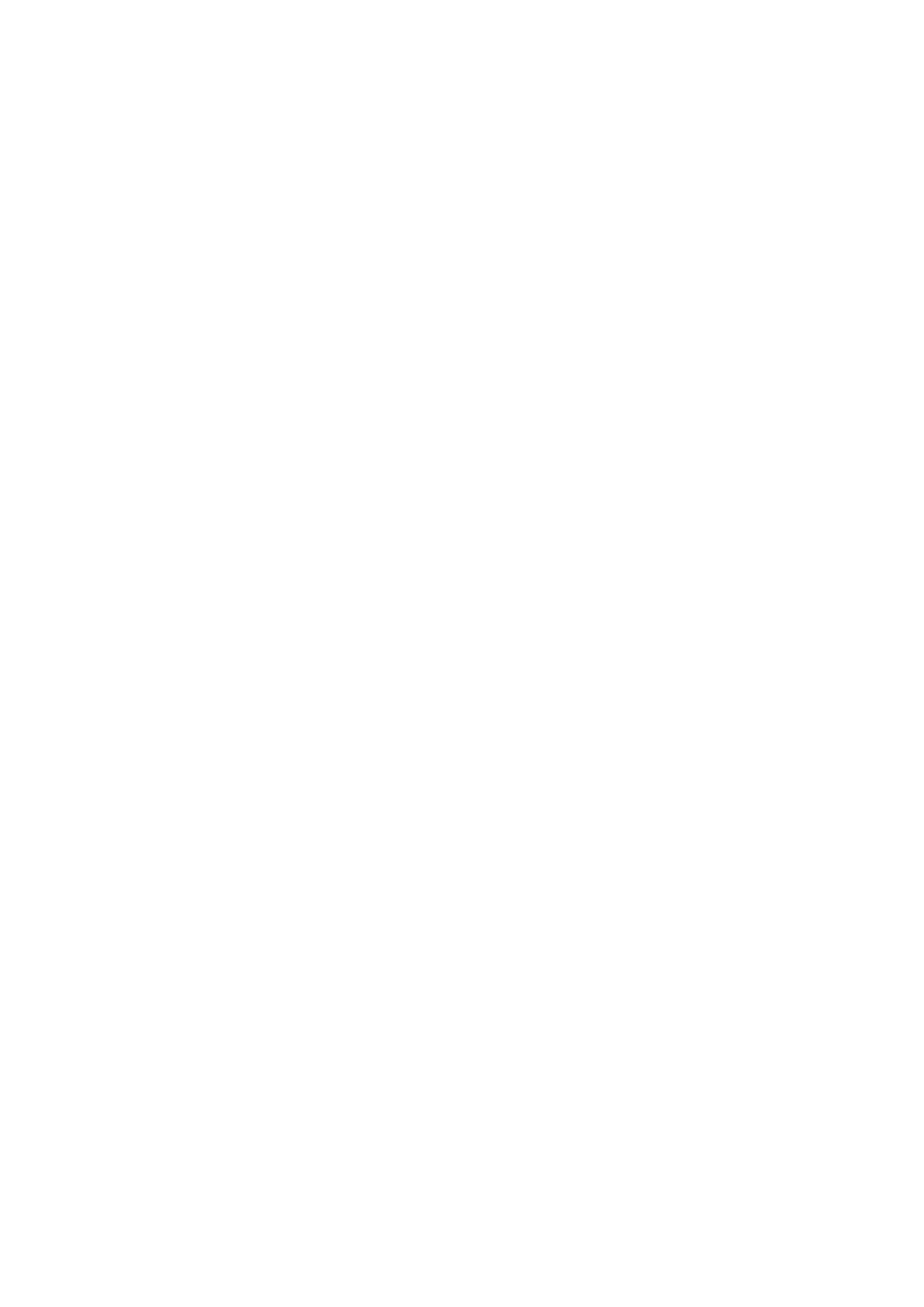

New South Wales

## **Racing Legislation Amendment Bill 2013**

No , 2013

#### **A Bill for**

An Act to amend the *Thoroughbred Racing Act 1996* with respect to sanctions for breaches of conditions of registration by racing clubs; and to amend the *Totalizator Act 1997* with respect to totalizator odds.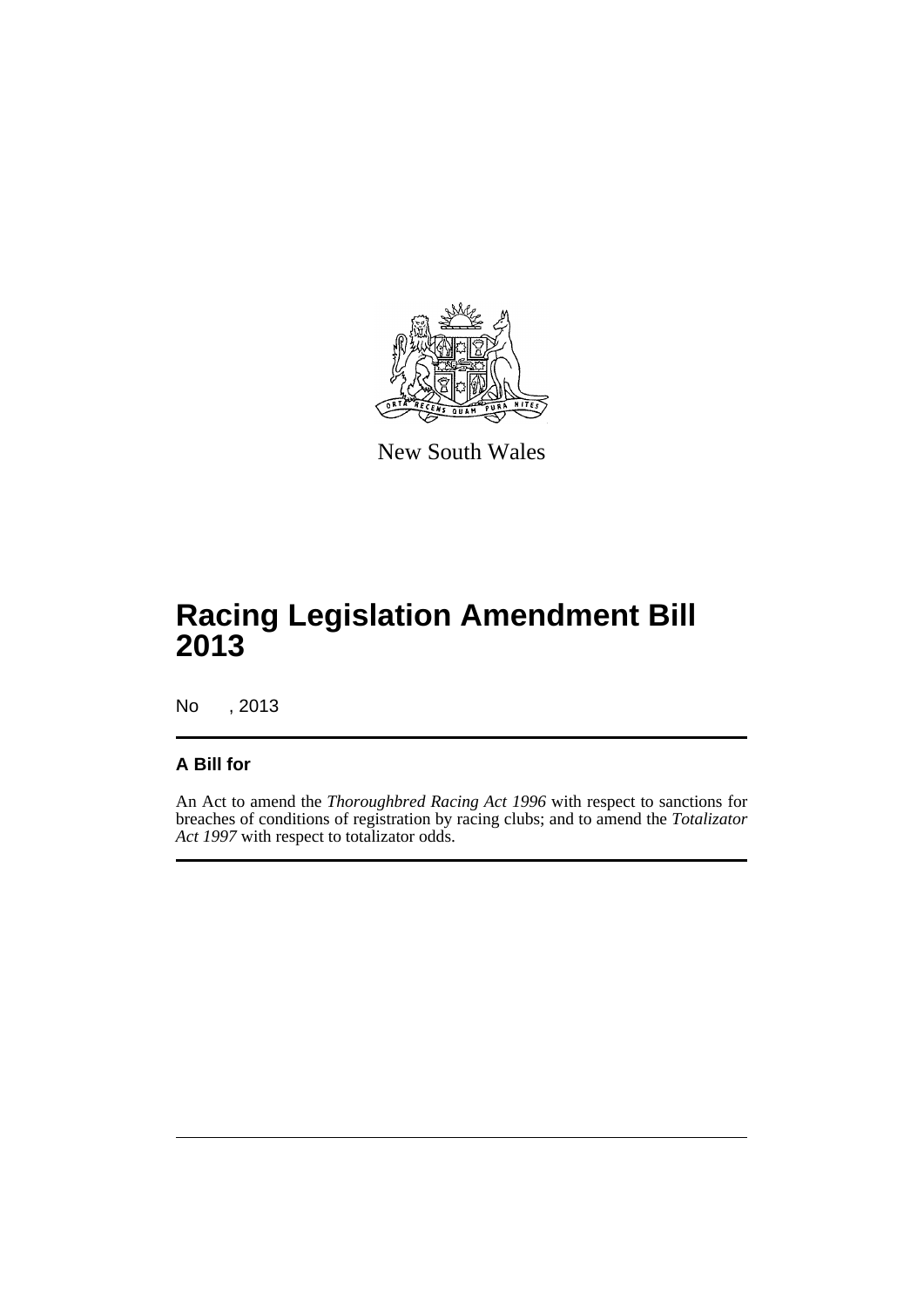<span id="page-5-1"></span><span id="page-5-0"></span>

|   | The Legislature of New South Wales enacts:             |                |
|---|--------------------------------------------------------|----------------|
| 1 | Name of Act                                            | $\mathcal{P}$  |
|   | This Act is the Racing Legislation Amendment Act 2013. | 3              |
|   | <b>Commencement</b>                                    | $\overline{4}$ |
|   | This Act commences on the date of assent to this Act.  | 5              |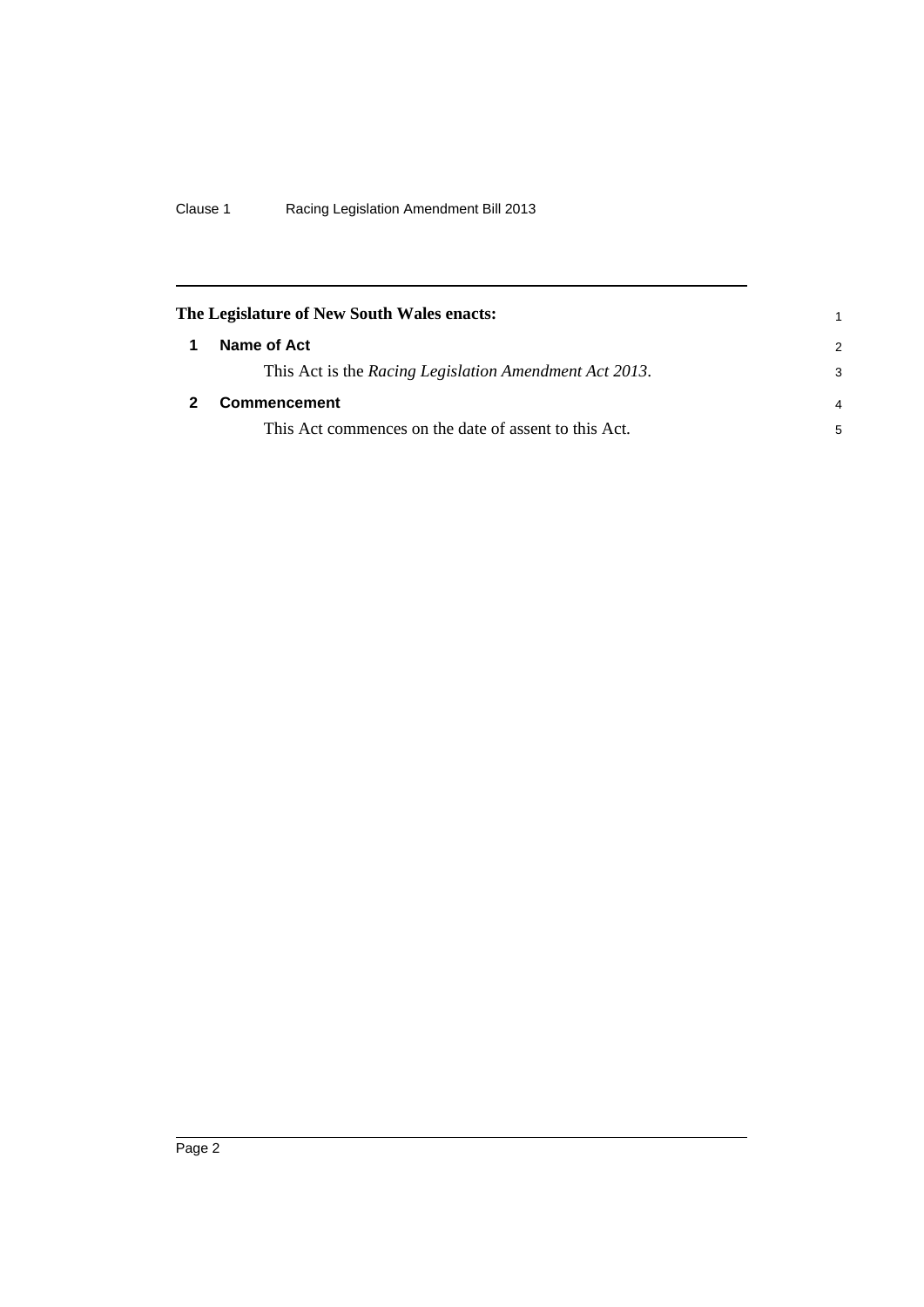Racing Legislation Amendment Bill 2013

Amendment of Thoroughbred Racing Act 1996 No 37 Schedule 1

<span id="page-6-0"></span>

| <b>Schedule 1</b> |                                                                                                            |     | <b>Amendment of Thoroughbred Racing</b><br>Act 1996 No 37                                                                                                     |                |
|-------------------|------------------------------------------------------------------------------------------------------------|-----|---------------------------------------------------------------------------------------------------------------------------------------------------------------|----------------|
| [1]               | Part 2A, Division 1, heading                                                                               |     |                                                                                                                                                               |                |
|                   |                                                                                                            |     | Omit the heading. Insert instead:                                                                                                                             | $\overline{4}$ |
|                   | <b>Division 1</b>                                                                                          |     | <b>Conditions, minimum standards and</b><br>directions                                                                                                        | 5<br>6         |
| $[2]$             | Section 29C Sanctions for non-compliance by race club with conditions,<br>minimum standards and directions |     |                                                                                                                                                               | 7<br>8         |
|                   | Insert at the end of section $29C(1)(b)$ :                                                                 |     |                                                                                                                                                               |                |
|                   |                                                                                                            |     | . or                                                                                                                                                          | 10             |
|                   |                                                                                                            | (c) | failed without reasonable excuse to comply with a<br>condition of the registration of the race club (other than a<br>minimum standard set under section 29A). | 11<br>12<br>13 |